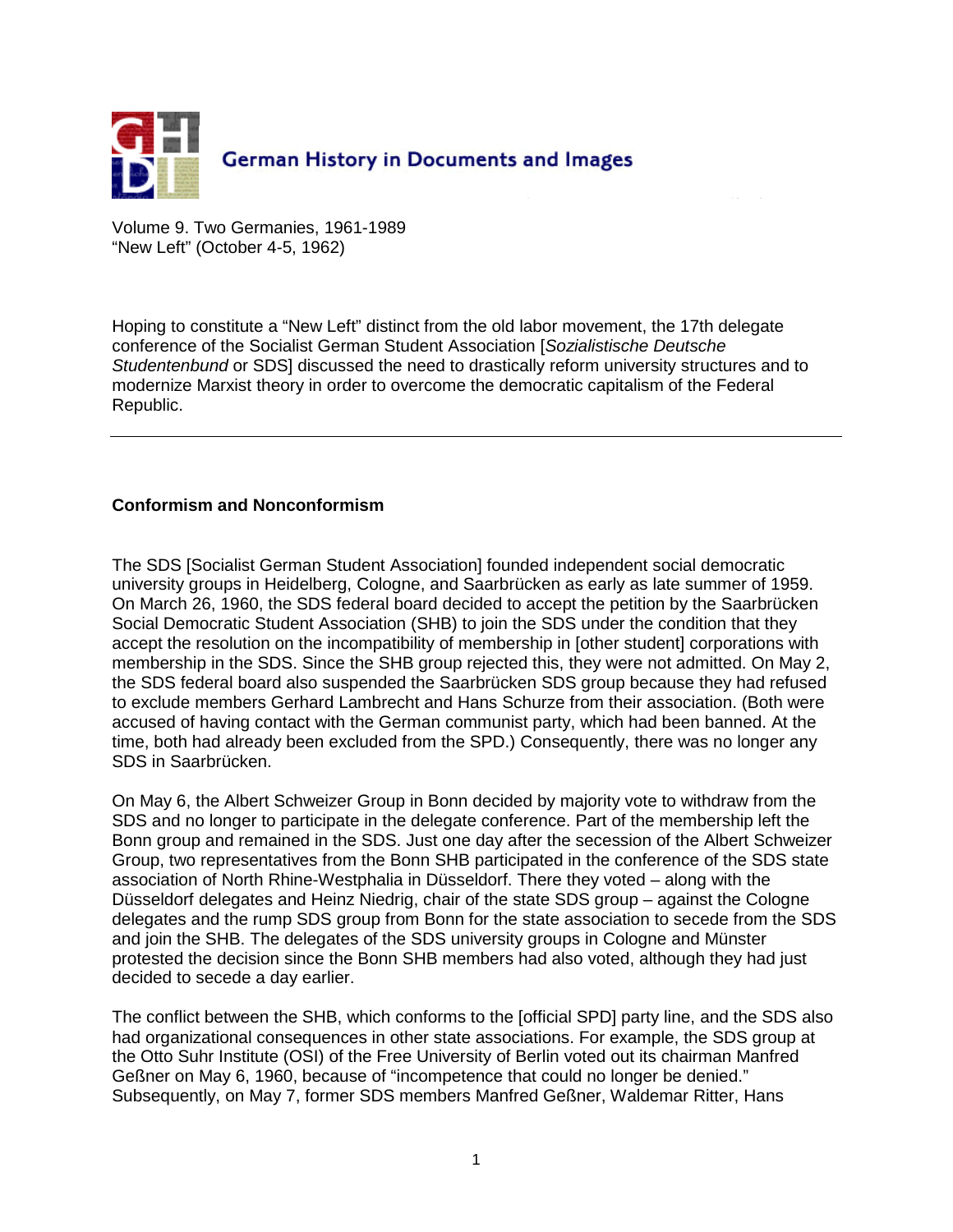Adolph, Hermann Klag, and Udo F. Löwke founded an SHB group at the OSI. Geßner was named provisional chair of the planned SHB state association in Berlin, Ritter became a delegate of the not yet formed federal board in Bonn, and Löwke became the OSI group chairman.

On the morning of May 9, 1960, Jürgen Maruhn announced to the press the founding of the "Social Democratic Student Association" (SHB) in Bonn by "fifteen social democratic student groups throughout the Federal Republic and Berlin." Jürgen Maruhn (Bonn) was named provisional chair. His two provisional deputies were Waldemar Ritter (Berlin) and Peter-Paul Henckel (Saarbrücken). The SHB founders expressly declared their support of the new statement of principles of the [Social Democratic] party. In addition, the SHB wanted to be involved primarily with practical higher education policy and to participate in the political education within the party. Basic educational goals were "a critical discourse on communism," on the one hand, and "spreading the idea of democratic socialism," on the other. The SHB initiators had grown weary of the eternal carping of left-wing intellectuals. They demanded something positive.

At the time, the splinter group could not have imagined that the defiance of the SDS would soon lead it to become the initiator and exponent of a student revolt. The SHB goal was basically to establish at the university a social democratic study group that conformed to the party. Radical nonconformists were not welcome in the SPD in the early 1960s. Nonetheless, the prevailing anti-intellectualism within the SPD leadership at the time does not explain the tactics of open defamation and accusations, as were practiced at the SHB press conference in Bonn against the SDS. The newly named SHB federal chairman claimed, for example, that there were some people in the SDS, who had "direct relations with the SED [East Germany's Socialist Unity Party]." Especially in Berlin, the accusations went on that there was "close contact" between some SDS groups and "communists from central Germany." And the Berlin state association of the SDS supposedly also frequently supported actions that had been started "earlier in East Berlin." In addition, SHB functionaries spoke out against the continuation of "elaborate conferences of uninfluential people on major political questions." According to the Frankfurter Allgemeine Zeitung, the SHB would not "wander between two worlds," but would instead work "decidedly for the cause of the free West." The provisional SHB federal board expressly supported "defense of the country if at the same time the right to refuse to serve in the military for reasons of conscience was also guaranteed."

Rarely had a majority social-democratic leadership – and a middle-class, conservative press – been so mistaken about the general mood among left-wing students than in the early 1960s. Although leading SPD functionaries such as Fritz Erler, Waldemar von Knoeringen, and Willy Brandt had themselves been part of the rebellious Workers' Youth in the late 1920s, they now demanded the unconditional subordination of the SDS to the long-term federal policies of the SPD, which had never even been discussed fully within the party. Dialogue on goals, strategies, and tactics remained a taboo.

At the SHB press conference Maruhn implied, as had Wehner earlier in an interview, that the SDS was a fellow traveler of the communists. Both Wehner and Maruhn themselves of course spoke in the estranged language of Stalinist bureaucracy about the supposedly infiltrated, externally controlled SDS. The coming years would show, however, that an infiltration of the SDS by dogmatic party communists was out of the question. Instead, a focus for new kinds of actions and theoretical contexts of communication developed within the SDS. The SDS succeeded in temporarily translating politics into the everyday affairs of students and young people. As a result, an alternative lifestyle developed in the mid-1960s among major segments